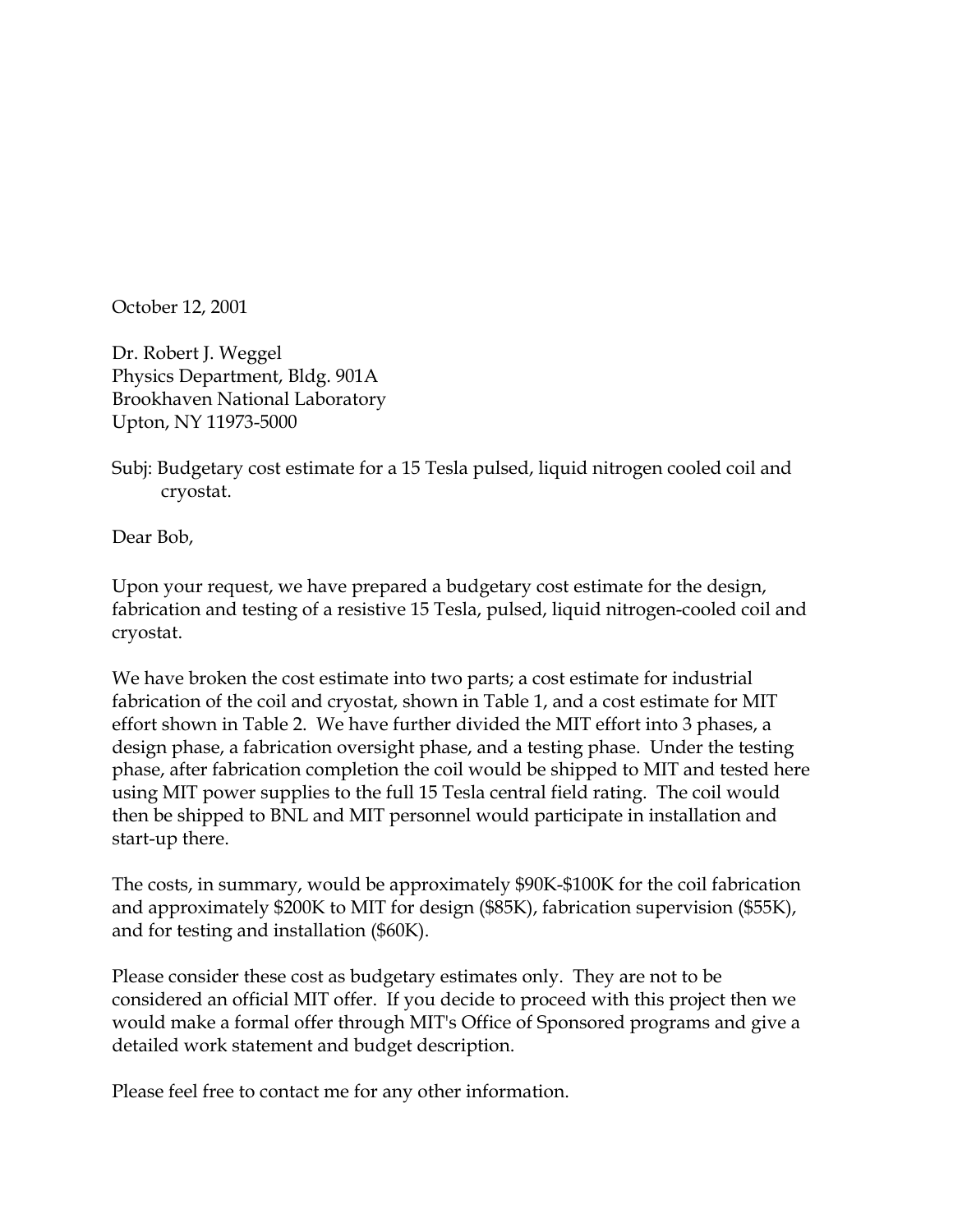Sincerely,

Dr. Joseph V. Minervini, Senior Research Engineer and Division Head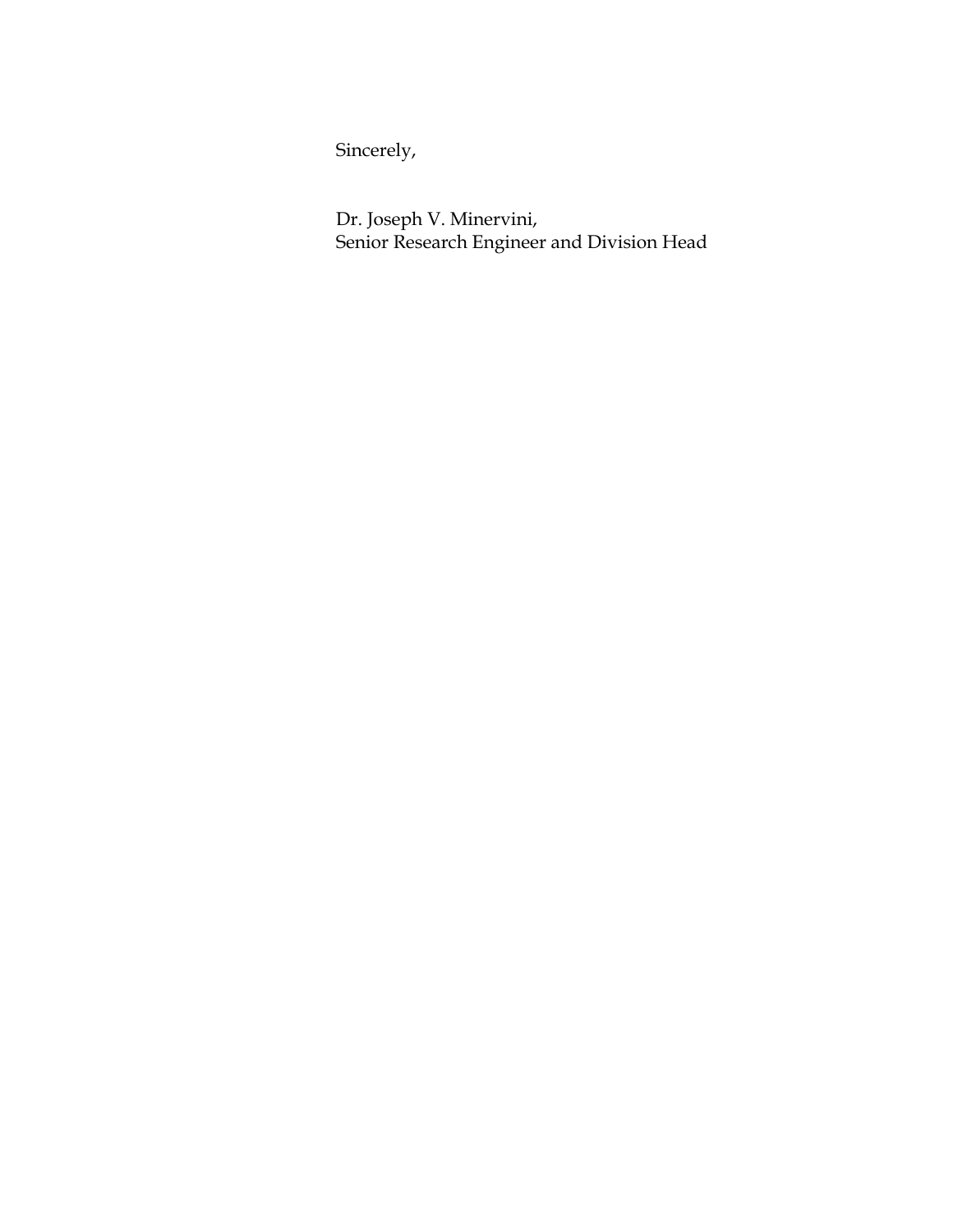## **Table 1. Cost estimate for industry fabrication of pulsed copper coil and liquid nitrogen cryostat.**

|                                                              | Cost<br>$(\$1000)$ |
|--------------------------------------------------------------|--------------------|
| Materials<br>Dies $(2)$<br>Conductor<br>Kapton<br>Fiberglass | 4<br>15<br>7<br>2  |
| Tooling                                                      | 10                 |
| **Labor                                                      | 38                 |
| Cryostat<br>(Fiberglass)                                     | 15                 |
| <b>Total</b>                                                 |                    |

\* Conductor estimate: 1300 turns, total length of 833 meter, 1,020 Kgs = 2,236 lbs (used 1000 meter for estimate)

\*\* Labor estimate: 1300 turns total average of 20 turns winding per day average of 65 days, at 5 days per week equals 13 weeks, or 520 hours, at \$60/hour equals to \$31.2 K estimating one week of setup time \$2.4 K Plus two weeks of impregnation \$4.8 K Adds up to \$38.4K rounded off to \$38K

## **Contingency not included: recommend 10% or \$9K**